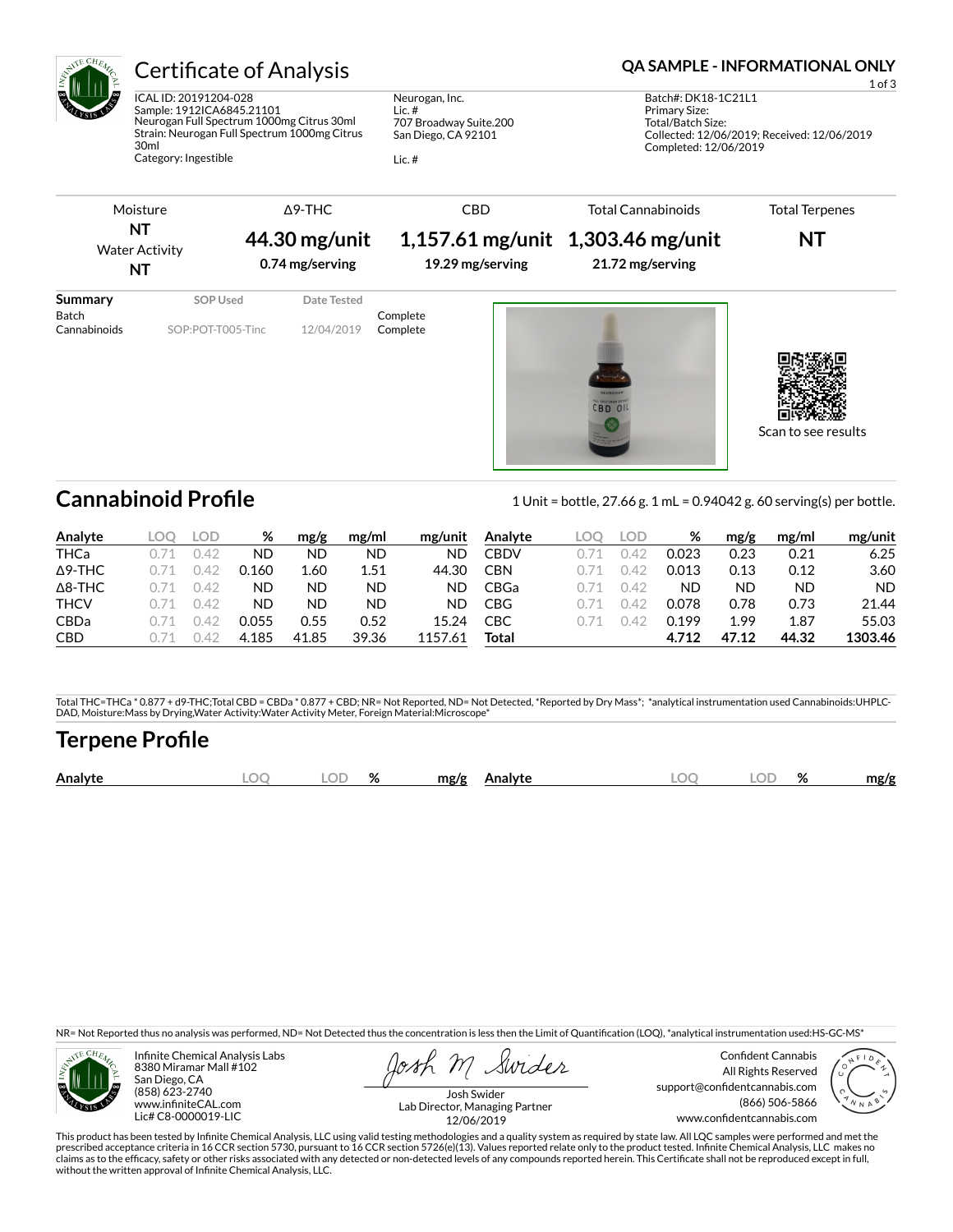

ICAL ID: 20191204-028 Sample: 1912ICA6845.21101 Neurogan Full Spectrum 1000mg Citrus 30ml Strain: Neurogan Full Spectrum 1000mg Citrus 30ml Category: Ingestible

Neurogan, Inc. Lic. # 707 Broadway Suite.200 San Diego, CA 92101

Lic. #

#### Certificate of Analysis **Certificate of Analysis QA SAMPLE - INFORMATIONAL ONLY**

2 of 3 Batch#: DK18-1C21L1 Primary Size: Total/Batch Size: Collected: 12/06/2019; Received: 12/06/2019 Completed: 12/06/2019

## **Residual Solvent Analysis**

| Category 1 | LOO | <b>LOD</b> | .imit | <b>Status</b> | Category 2 | LOO | LOD | Limit | <b>Status</b> | Category 2 | LOO | LOD | ∟imit | Status |
|------------|-----|------------|-------|---------------|------------|-----|-----|-------|---------------|------------|-----|-----|-------|--------|
|            |     |            |       |               |            |     |     |       |               |            |     |     |       |        |

NR= Not Reported thus no analysis was performed, ND= Not Detected thus the concentration is less then the Limit of Quantification (LOQ),\*analytical instrumentation used=HS-GC-MS\*

### **Heavy Metal Screening**

| $\sim$<br>∽ | $\sim$<br>$\sim$ | LOD | <b>Limi</b> | status |
|-------------|------------------|-----|-------------|--------|
|             |                  |     |             |        |

NR= Not Reported thus no analysis was performed, ND= Not Detected thus the concentration is less then the Limit of Quantification (LOQ), \*analytical instrumentation used:ICP-MS\*

### **Microbiological Screening**

| ารนIน |
|-------|
|-------|

ND=Not Detected; \*analytical instrumentation used:qPCR\*



Infinite Chemical Analysis Labs 8380 Miramar Mall #102 San Diego, CA (858) 623-2740 www.infiniteCAL.com Lic# C8-0000019-LIC

Josh M Swider

Confident Cannabis All Rights Reserved support@confidentcannabis.com (866) 506-5866 www.confidentcannabis.com



Josh Swider Lab Director, Managing Partner 12/06/2019

This product has been tested by Infinite Chemical Analysis, LLC using valid testing methodologies and a quality system as required by state law. All LQC samples were performed and met the prescribed acceptance criteria in 16 CCR section 5730, pursuant to 16 CCR section 5726(e)(13). Values reported relate only to the product tested. Infinite Chemical Analysis, LLC makes no<br>claims as to the efficacy, safety o without the written approval of Infinite Chemical Analysis, LLC.